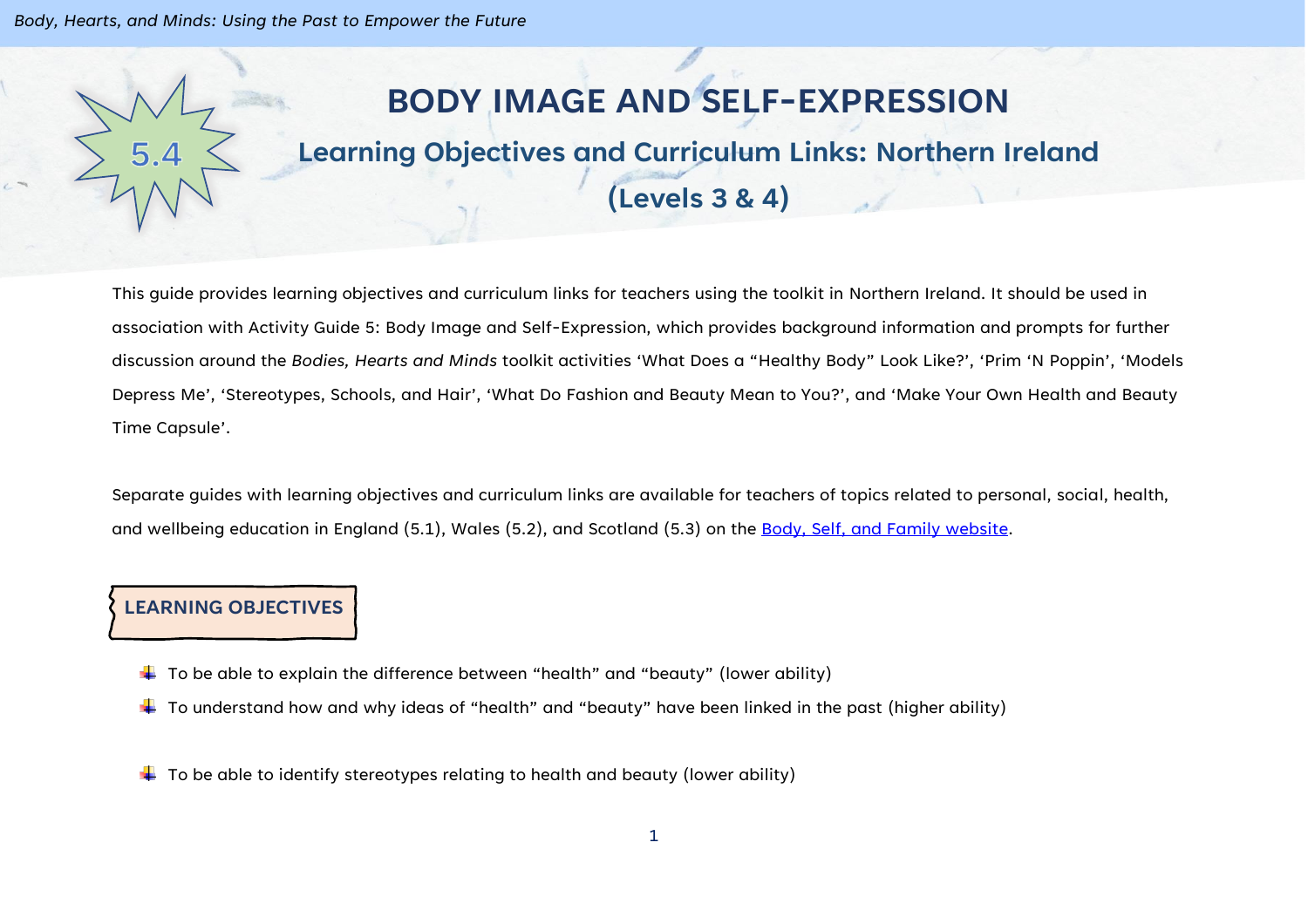- $\downarrow$  To assess the influence of stereotypes relating to health and beauty on people (higher ability)
- $\ddotplus$  To understand that style choices often reflect people's self-perception and identity (lower ability)
- $\ddotplus$  To assess how and why style choices can improve emotional and psychological wellbeing (higher ability)

**HOW DOES THIS ACTIVITY LINK TO THE CURRICULUM?**

#### **Learning for Life and Work: Personal Development (Northern Ireland)**

#### **Key Stage 3 (age 11-14)**

**Pupils should have opportunities to explore the topics and develop the skills listed under each key concept heading.**

| Self-awareness                                                                                                                                       | <b>Personal Health</b>                                                                                                                                                                                             |
|------------------------------------------------------------------------------------------------------------------------------------------------------|--------------------------------------------------------------------------------------------------------------------------------------------------------------------------------------------------------------------|
| Explore and express a sense of self, for example, temperament,<br>feelings and emotions, personal responsibility, personal needs,<br>aspirations etc | Explore the concept of Health as the development of a whole<br>person, for example, defining what makes up a whole person,<br>the need to develop physical, mental, social, moral, cognitive<br>etc                |
| Explore personal morals, values and beliefs, for example, the<br>origin of personal values, developing a moral framework,<br>personal integrity etc. | Investigate the influences on physical and emotional /mental<br>personal health of, for example, immunisation, regular physical<br>activity, personal hygiene, diet, stress, addiction, life / work<br>balance etc |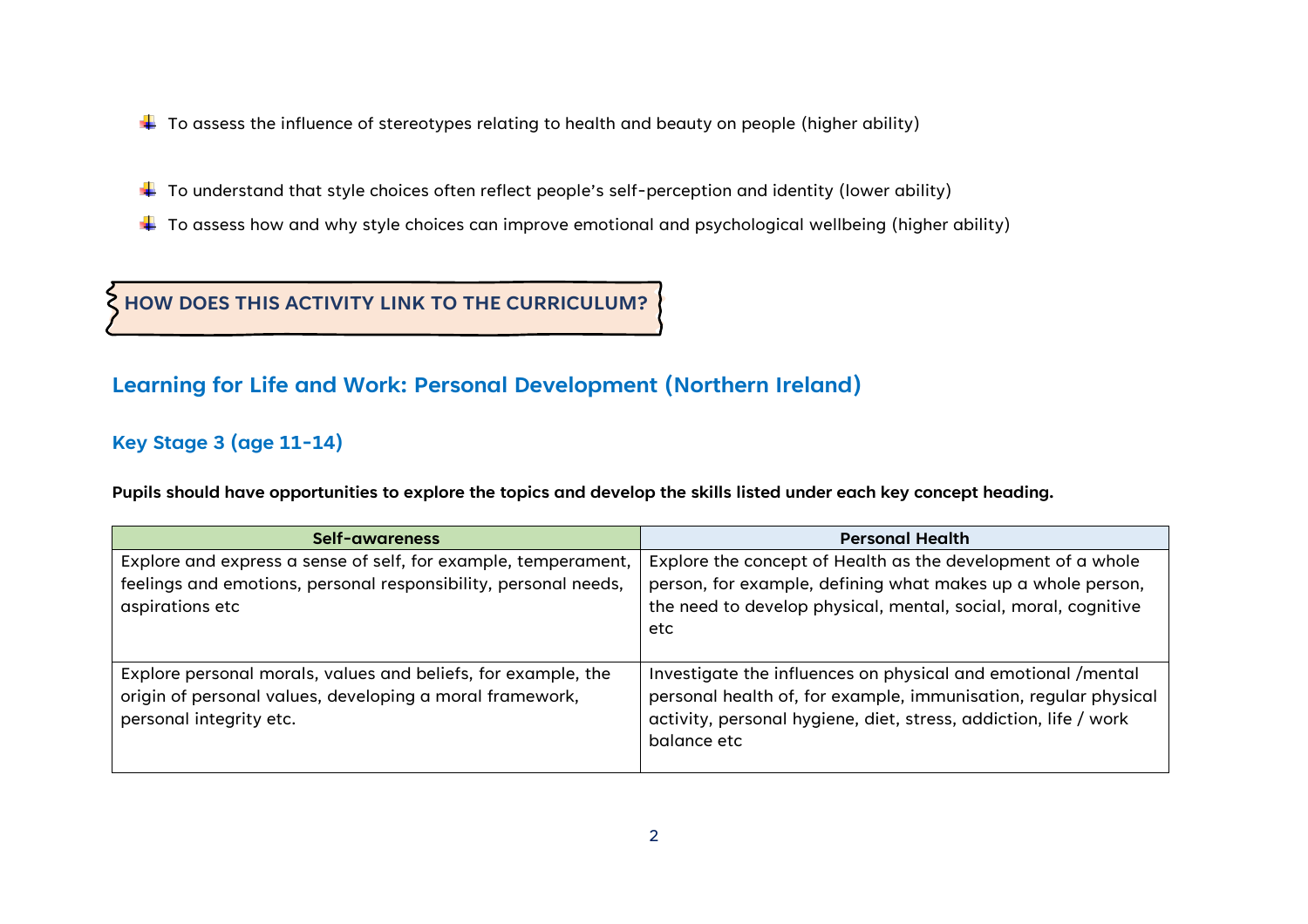| Investigate the influences on a young person, for example, peer                                                                                                                                                                                          | Develop understanding about, and strategies to manage, the  |
|----------------------------------------------------------------------------------------------------------------------------------------------------------------------------------------------------------------------------------------------------------|-------------------------------------------------------------|
| pressure, media, social and cultural trends, fears, anxieties and                                                                                                                                                                                        | effects of change on body, mind and behaviour, for example, |
| motivations etc.                                                                                                                                                                                                                                         | puberty, body image, mood swings, etc                       |
| Explore the different ways to develop self esteem, for example,<br>enhanced self-awareness, sense of security and self worth,<br>setting achievable targets, developing resilience, new interests<br>and skills, learning to recognise achievement, etc. |                                                             |

#### **Generic Learning Outcomes**

Activities in the Hearts, Bodies, and Minds toolkit contribute to the following learning outcomes that require the demonstration of skills and application of knowledge and understanding of Personal Development. Pupils should be able to:

- research and manage information effectively to investigate PD issues;
- show deeper understanding by thinking critically and flexibly, solving problems and making informed decisions;
- demonstrate creativity and initiative when developing ideas and following them through;
- work effectively with others;
- demonstrate self-management by working systemically, persisting with tasks, evaluating and improving own performance.